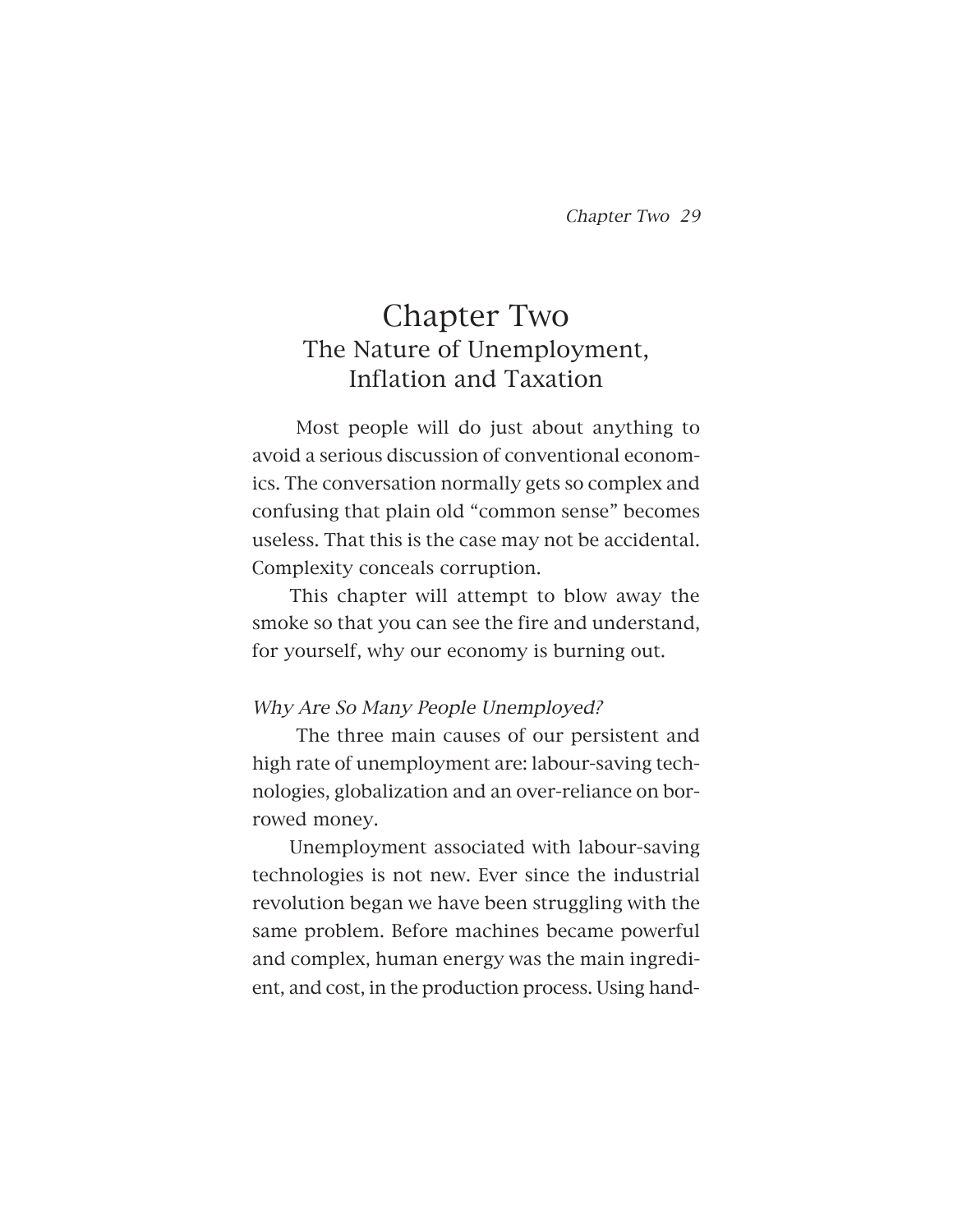tools and simple mechanical devices, workers would apply their knowledge, skill and energy and slowly transform raw materials into finished products. Capital and equipment costs were low and energy and labour costs were nearly synonymous. What a person earned was a major portion of the price of the goods that he produced. What a person was paid for his labour was very nearly what he needed to spend in order to sustain himself and his family. His role as a worker, or his cost as a factor of production, was in balance with his role as a consumer.

During the industrial revolution, however, things began to change dramatically. The use of non-human power sources, coupled with the rapid advancement of machine technology increased society's productive capacity enormously. Suddenly, human labour was no longer the basic energy unit of production. Capital and equipment costs soared, while the need for human-labour inputs declined. As machines displaced more and more workers, unemployment levels grew and the competition for fewer jobs held the cost of labour down. Before long, the balance between what workers were paid for their labour and the cost of the goods and services which they produced, and were expected to buy as consumers, was lost. Credit was used to bridge the gap and more and more we relied on promise-to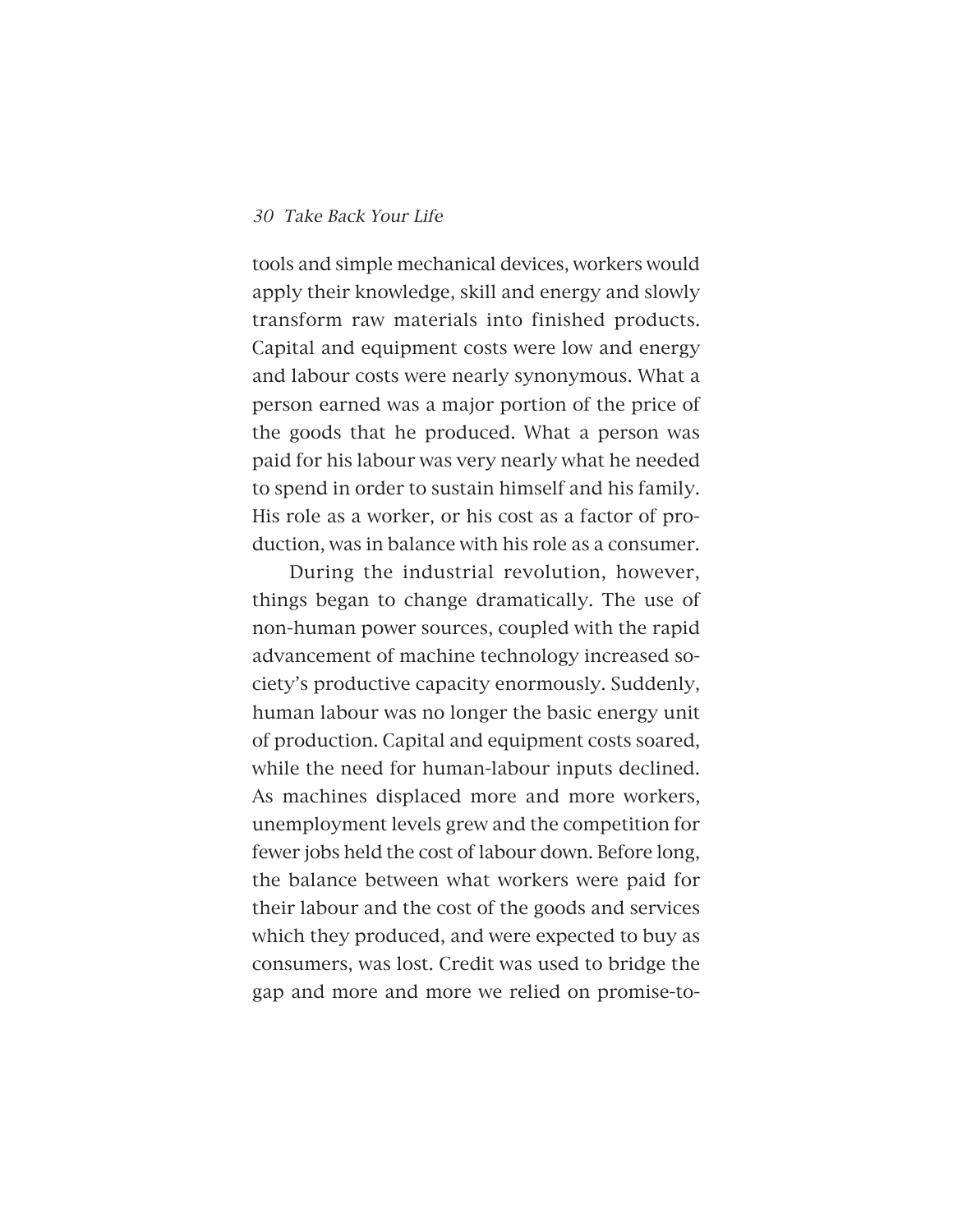pay money to keep the economy growing.

Finally, in 1929, the Great Depression exposed our folly. Prices could not be pushed any higher to support further economic expansion. Too many were either out of work or at their credit limit and the heavily-leveraged financial "house of cards" crumbled. In December of 1932, Fortune Magazine published a remarkably candid article entitled "Obsolete Men" which documented the devastating impact that modern machine technology had made in the labour market.

The same sequence of events is happening again today as sophisticated computer-based technologies displace workers. The effects this time, however, are far more wide-reaching as computers revolutionize not only production techniques but also distribution, retail and even service operations. Human labour, once again, is being devalued as unemployment and economic insecurity make people more submissive.

Globalization is also making labour income prospects much worse. Corporate ownership and market dominance is becoming increasingly concentrated. A few hundred extremely powerful transnational corporations with interlocking owners and managing directors have effectively reduced the entire globe into one vast nation/market. In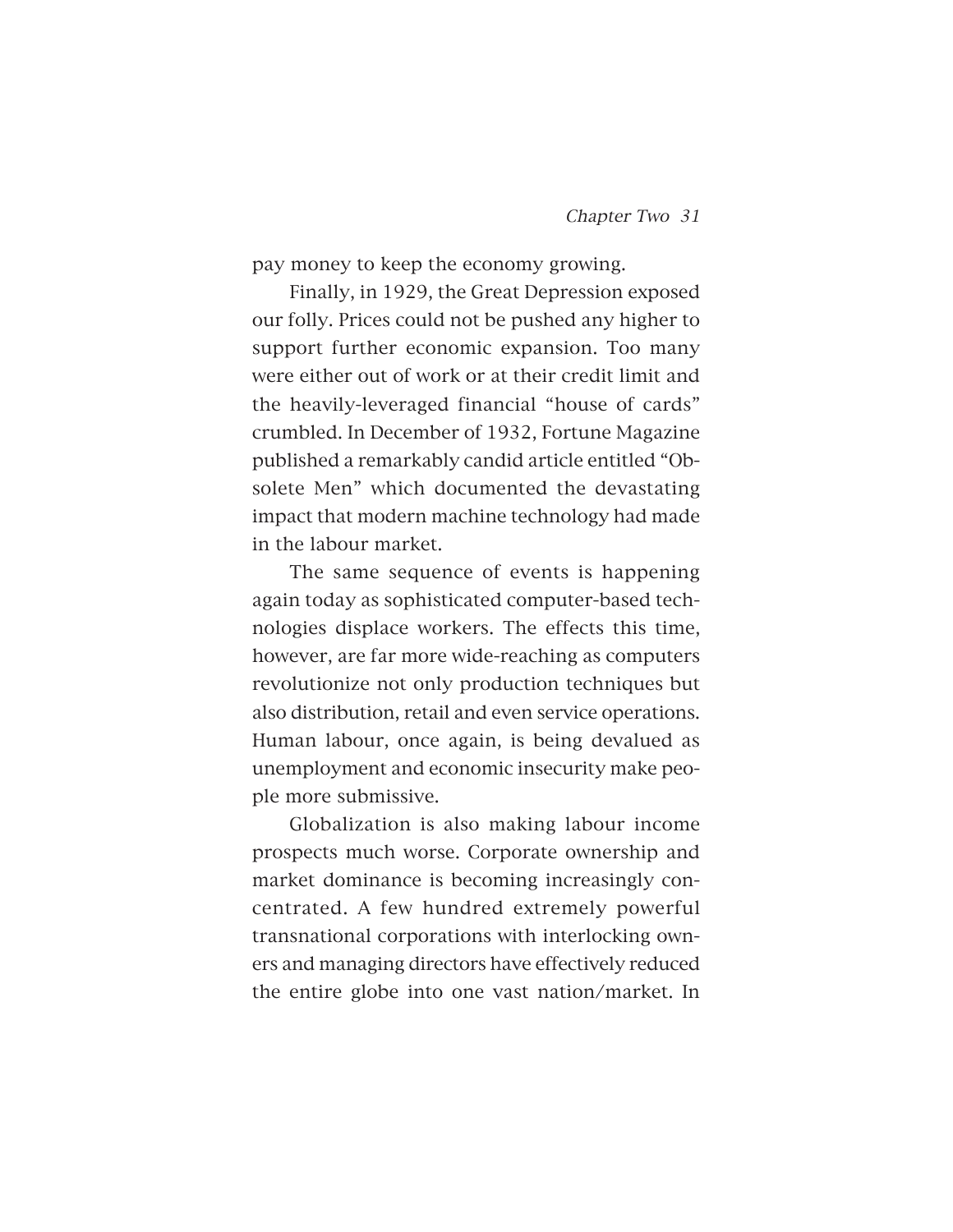doing so, they have been successful in playing one region of the globe off against the other. Threatening both workers and governments that they will simply pull out of a country if they don't get their own way, they have been able to force down labour and taxation rates (as well as environmental and health and safety regulations) all over the world. To compete on such insane terms, a country like Canada simply must lower its labour rates and have high unemployment levels.

Even if Canada had the lowest labour rates in the world, we would still have some unemployment, as our citizens would be too poor to sustain any significant domestic demand. Most low-wage, third world countries have a persistently high level of unemployment. In fact, it is now openly admitted that it is essential to have an inventory of desperate, unemployed people in order to keep a lid on wage expectations. Economists refer to this level of unemployment as the Non-Accelerating Inflationary Rate of Unemployment, or the NAIRU. Whatever the price of labour, there are simply not enough workers needed nowadays to employ everyone who is willing to work.

The third major factor which is contributing to our current high level of unemployment is the rising cost of interest in the economy. Since 1974,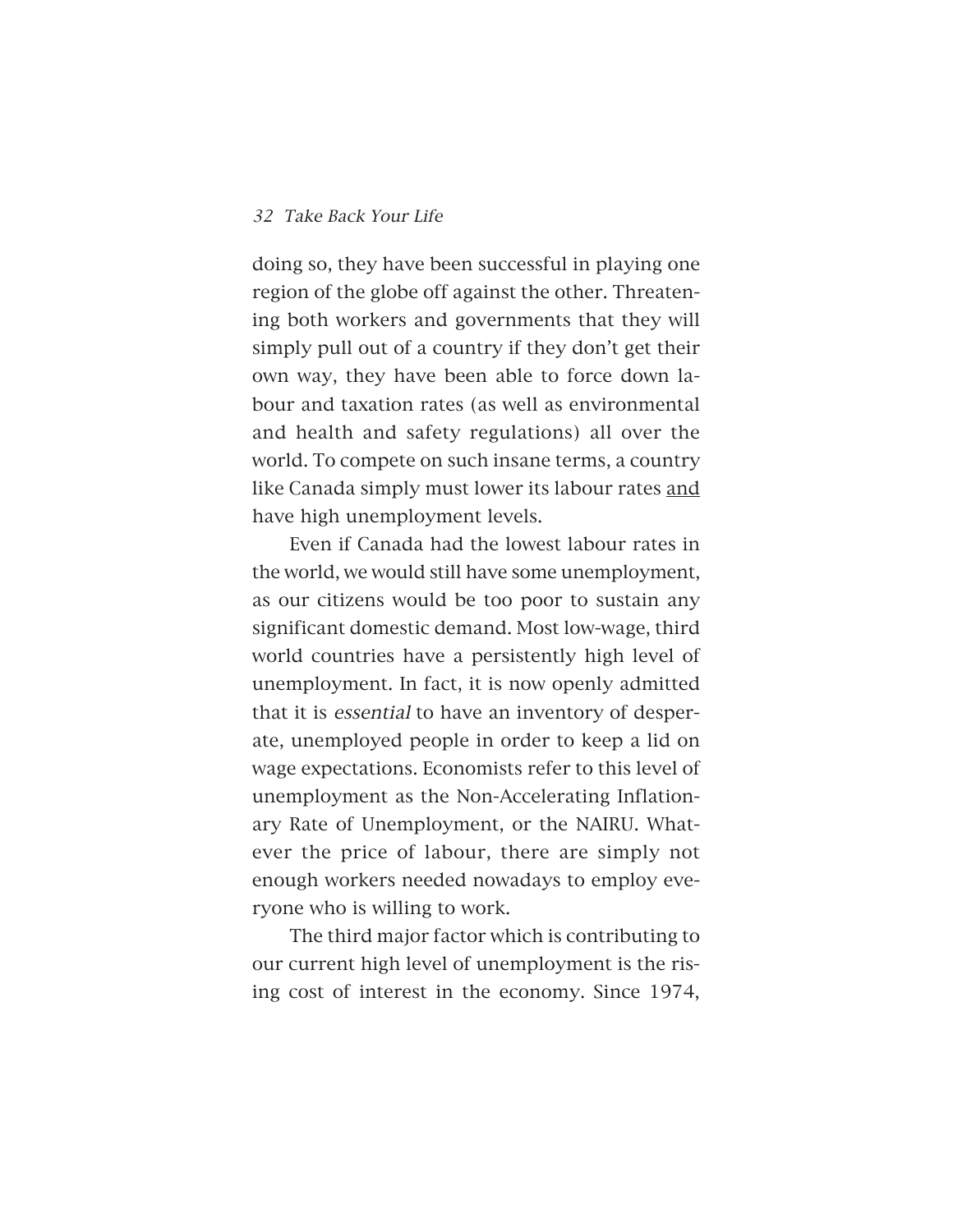Canadians have been relying heavily on credit to maintain their standard of living. In 1974, total public and private debt in Canada was \$234 billion, total Gross Domestic Product, or G.D.P., (a measure of the total value of all goods and services produced in the domestic economy) was \$152 billion. and the ratio of debt-to-GDP was 154:100. In 1994, total public and private debt in Canada was \$1,833 billion, total Gross Domestic Product was \$750 billion and the ratio of debt-to-GDP was 244:100. During the twenty year period, total debt grew by a factor of 8 (784%) while GDP only grew by a factor of 5 (493%).

All of the interest on society's debts is ultimately paid by the consumer/taxpayer. When businesses borrow, their interest costs are passed on to consumers, embedded in the price of their goods and services. If businesses didn't recoup their interest costs they wouldn't be in business very long. Governments pass along their interest costs to us through taxes. When interest payments rise faster than wages, consumers must either borrow more money in order to sustain their purchasing power or else cut back on their consumption, which leads to a recession. When interest payments rise faster than revenues, governments and corporations must "downsize" in order to avoid deficits and operat-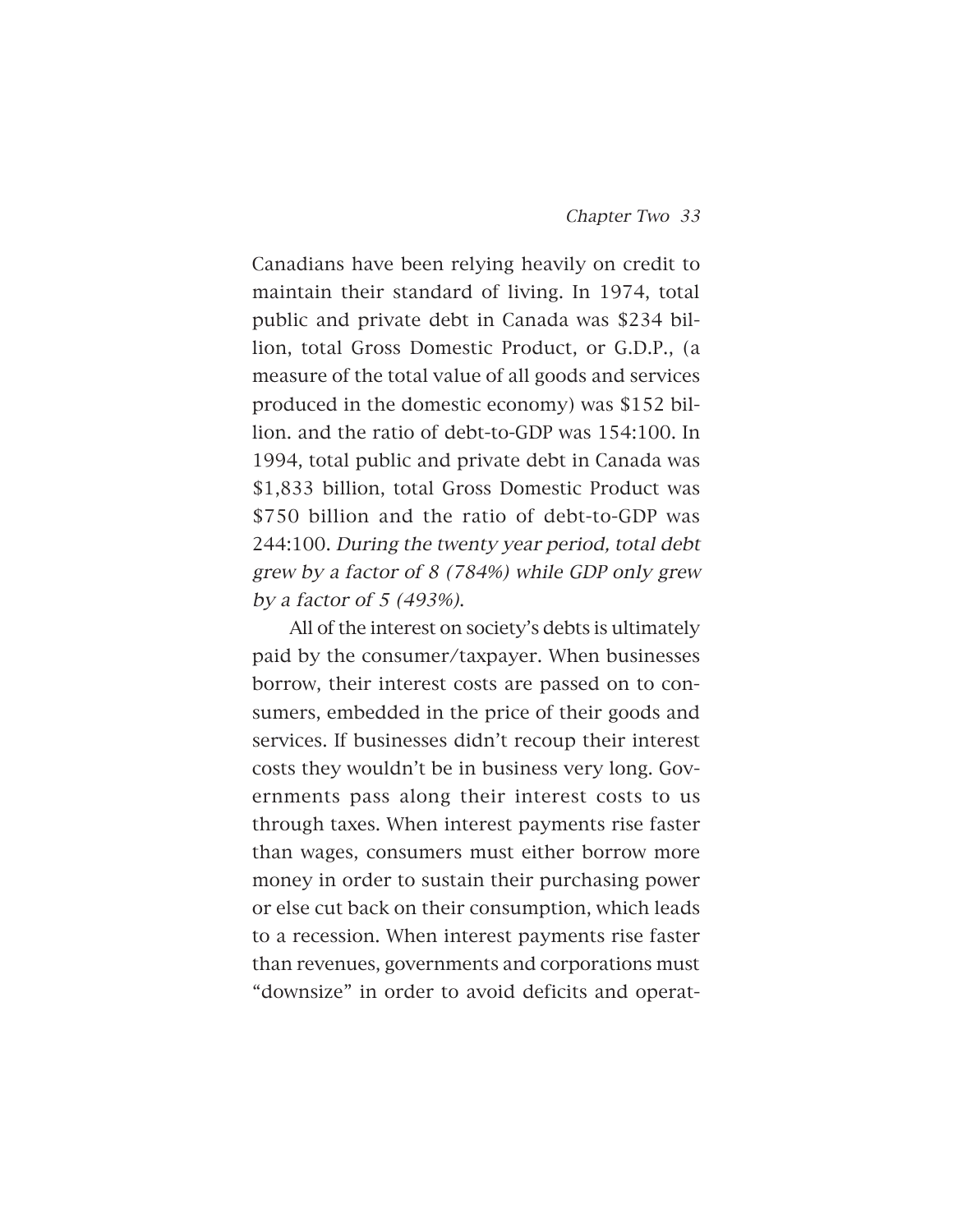ing losses.

Between 1974 and 1994, total interest payments in Canada increased by a factor of 7 (685%), from \$26.9 billion in 1974, to \$184.3 billion in 1994. During the same period, wages and salaries only grew by a factor of 5 (495%), from \$82.9 billion in 1974, to \$410.3 billion in 1994. In 1994, the total burden of interest in the economy was equivalent to almost half (45%) of the total that was paid out in wages and salaries that year. It is no wonder that consumer demand is stagnant. Consumers are drowning in the ocean of society's debt.

Once our collective interest costs exceed about 50% of consumers' wages, a recession is virtually inevitable. From 1980 to 1991, there was only one year (1988) in which intecrest costs were less than 50% of wages and salaries. Prior to 1966, however, society's collective interest costs were less than 20% of wages. What happened? In 1967, the Liberals abolished the legal maximum on interest rates which up until then had been set at 6%. The only remaining restriction on interest rates is contained in the Criminal Code and is set at 60%.

There is far too little legal tender money in circulation today. In 1945, legal tender money accounted for about 27% of the total money supply, in 1974, it accounted for about 11%, in 1994, it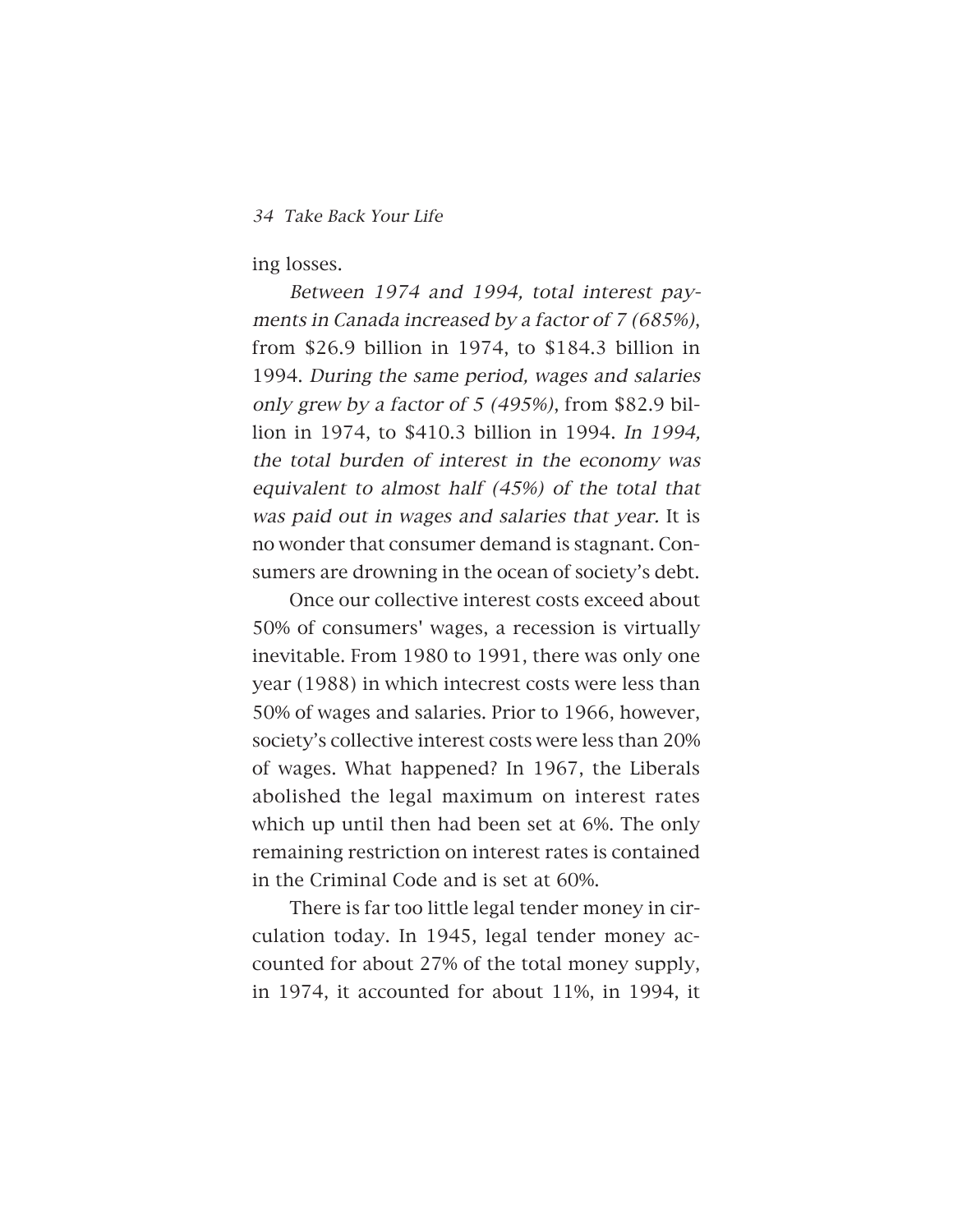accounted for less than 5%. In 1966, the M1 (see page 19) represented 36.5% of the total money supply. In 1994, however, the M1 accounted for only 13.6% of the total money supply. When the M1 per capita is expressed as a percentage of the total GDP, it becomes clear that relative to the growth in the population, the M1 has dropped steadily from 5.6% of GDP per ten million Canadians in 1966, to just 2.6% of GDP in 1994. There is simply not enough new, interest-free money being added each year to the total money supply in Canada to keep pace with our spending requirements.

As we saw in chapter one, the federal government could create additional interest-free, legal tender money by financing more of its operations directly through its own bank, the Bank of Canada. If it had continued to create the same portion of the money supply that historically it had up until 1977 (about 20%), the federal government would have avoided the excessive interest costs which created our deficits and led to the mountain of national debt that we now face. Our social programs, national institutions and crown corporations would still be intact and our taxes might even be much lower. The only reason given by the government to explain why they so abruptly abandoned such a sensible monetary policy was "to fight inflation".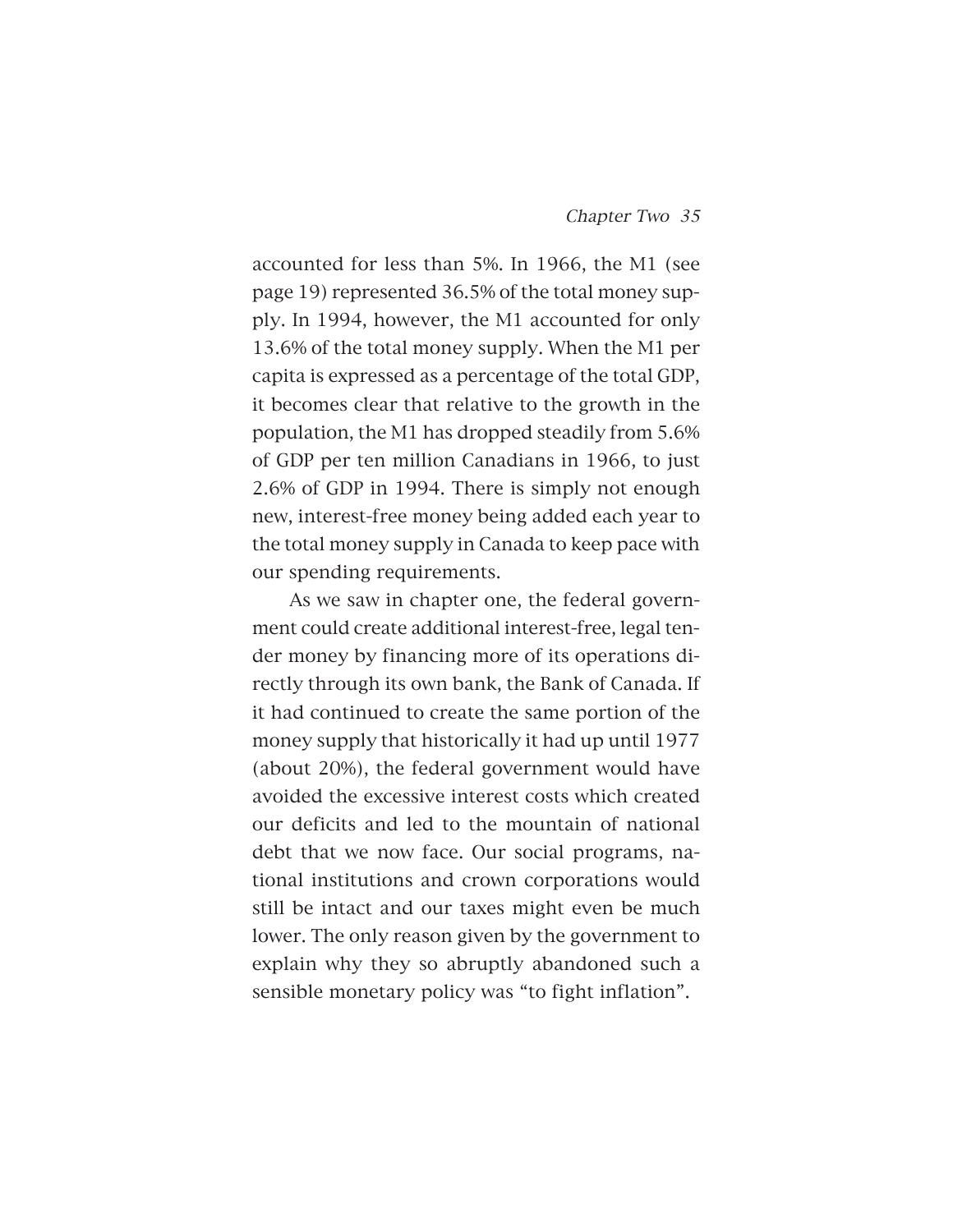#### What is Inflation?

Inflation is generally thought to be any increase in the price of the goods and services that we consume. Improvements in the quality of the merchandise being sold or the methods by which it was produced, however, are all too often ignored. For example, a five-passenger, two-door automobile with a four-cylinder engine and standard transmission which sells today is a completely different product from a similarly configured automobile made in the 1950s. In most of today's cars, plush interior styling, air-conditioning, high-quality audio systems and an array of computerized enhancements are part of the "standard equipment" which is included in the base price of the vehicle.

To compare the price of today's luxurious cars with their plain-jane equivalents from the 1950s and to claim that inflation has pushed up car prices by a factor of ten, (or whatever the appropriate factor may be), is very misleading. Consumers who purchase a car today are getting a whole lot more than they were back then, and comparing the price of even two similarly-configured vehicles is like comparing apples with oranges. In addition, consumers today are paying for tremendous improvements in fuel efficiency and emission control systems. Today, when they hand the dealer a cheque,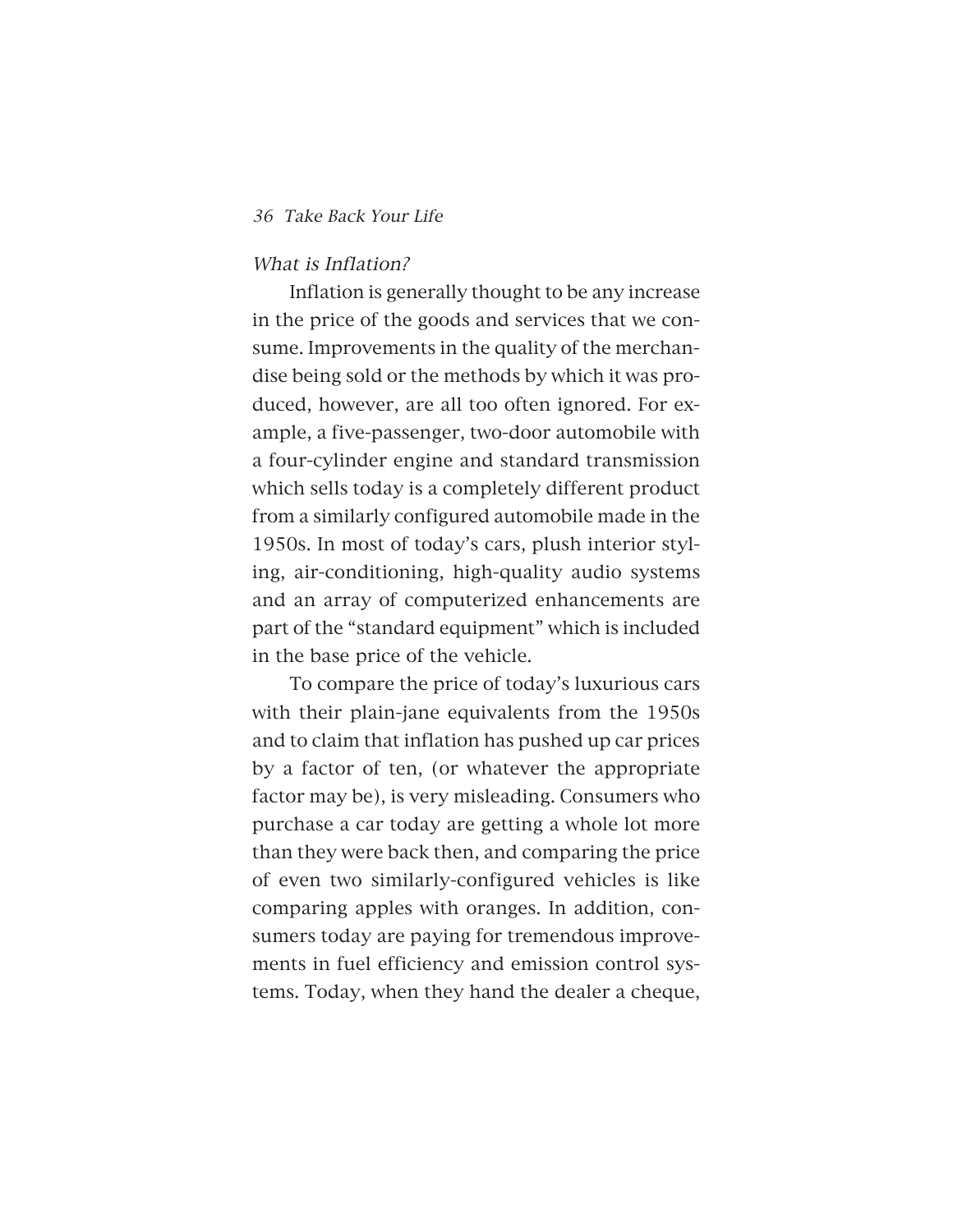they are not just buying a car, they are also buying a cleaner environment, the cost of which is embedded in the price of their new vehicle.

Inflation is a natural, healthy and essential part of a truly free and open market. Like a grease, inflation lubricates the friction between the interests of capital and the demands of labour. In a free market, both capital and labour continually strive for a bigger share of the proceeds from production. If labour wins a wage increase, management tries to raise prices in order to maintain or improve their previous level of profitability. If prices rise, labour attempts to negotiate a wage increase in order to maintain or improve their previous purchasing power. Neither side ever wins absolutely and the contest is never over.

The freedom to struggle, however, is essential if the market is to remain free and open. A market is really only free and open if there is an equal opportunity for all parties to negotiate for a bigger piece of the economic pie. As long as the market remains free and open, neither side can get too far ahead of the other before the other side begins to catch up. Inflation, or rising prices, is the natural consequence of each small victory for either side. In an open market, employed consumers from either side of production (ie. both capital and labour)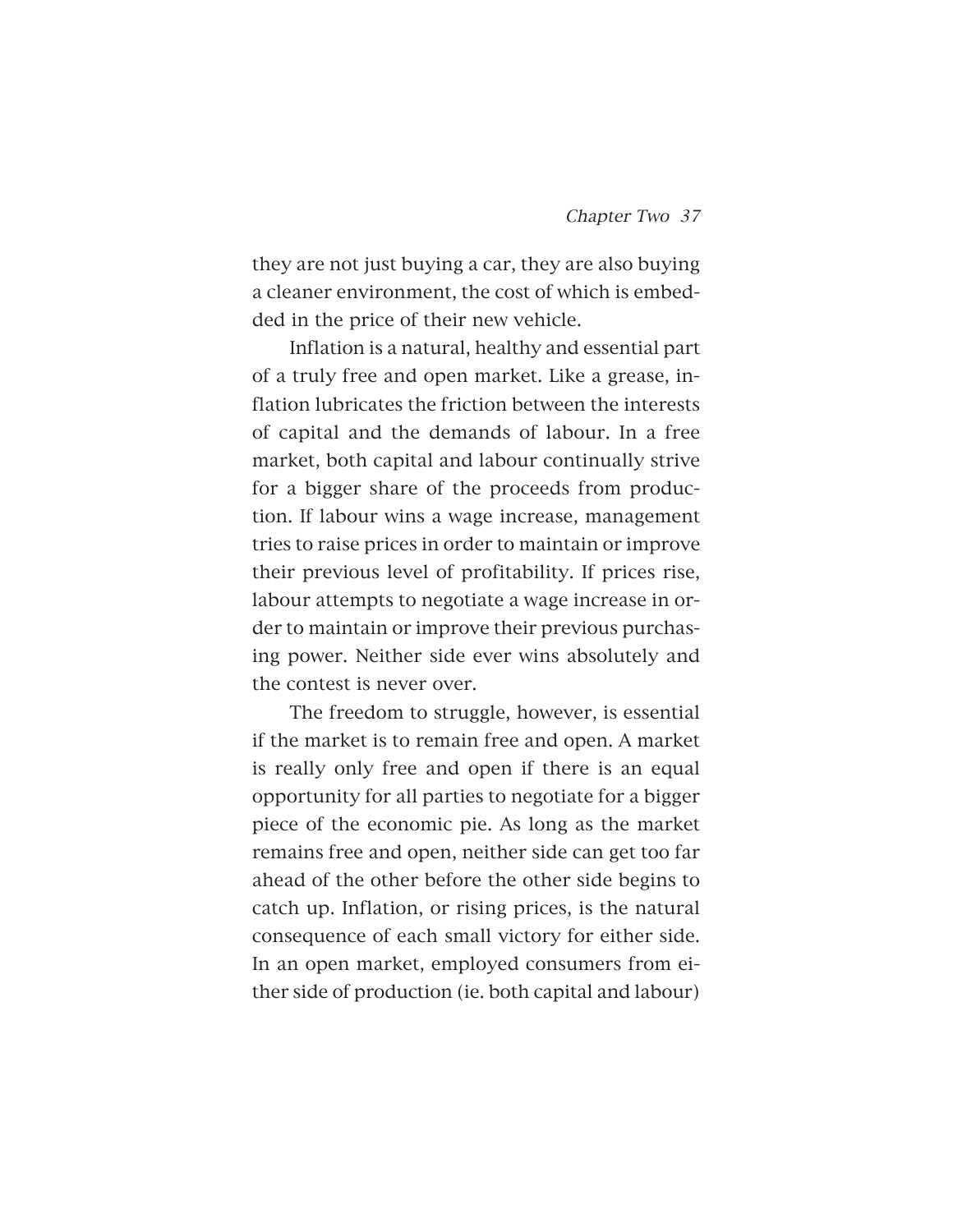rarely suffer much or for long from inflation, at least in terms of current earnings or purchasing power, so long as their right to negotiate for a "fairer-share" of the economic pie is not obstructed.

Inflation could be a problem for people who are trying to store the purchasing power of their previous earnings in their savings. Having no way other than interest to negotiate an increase in their savings, over time part of their purchasing power could be lost to rising prices if interest rates should fall below the rate of inflation. This rarely occurs, however, as interest rates are normally maintained well above the current inflation rate. Inflation is really only a problem for people on fixed incomes, or for people whose incomes can't keep up with prices because they have no power to negotiate a raise.

It is curious then that the Bank of Canada and the financial press have put such a great effort into vilifying inflation. It is often portrayed as a menace, a monster, a robber in the night that steals away the purchasing power of our money. The Bank of Canada now treats inflation as if it were public enemy number one. Controlling it is more important than our unemployment crisis or the crippling effect that high interest rates have on our economy.

The most likely reason behind the campaign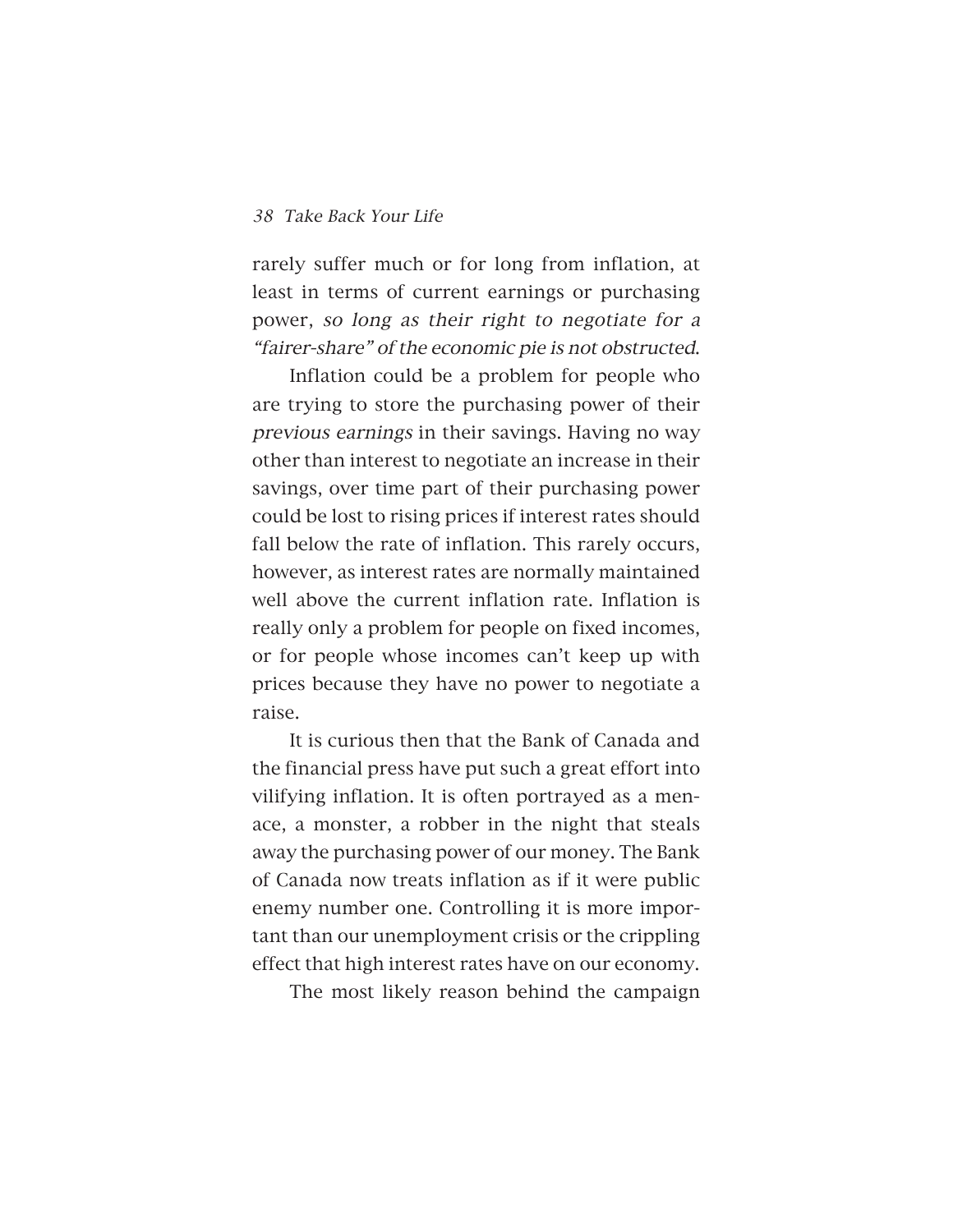to exaggerate the public's fear of inflation is so that it can be used to justify restricting the rights of workers to organize, negotiate or strike for a bigger slice of the economic pie. In other words, it could be an attempt to dismantle the free and open market by turning the public against the grease which is needed to operate it. It is curious that those who demonize inflation never suggest that profits might need to be constrained in order to moderate price increases. Another reason could be that the fear of inflation allows the Bank of Canada and the financial community to rationalize and profit from the excessively high interest rates which they claim are necessary in order to battle the beast. The fact that the high cost of money is often one of the main causes of inflation doesn't seem to bother them.

Now that you know more about inflation, let's return to the question of why the government does not borrow more of the money that it needs, free of interest costs, from its own bank, the Bank of Canada. The usual explanation given by the experts goes something like this: borrowing from the private banks reduces the supply of short-term loan money that is available by soaking up private capital which is floating in the money markets; this raises the cost of money (interest rates) which in turn reduces the demand for borrowed money by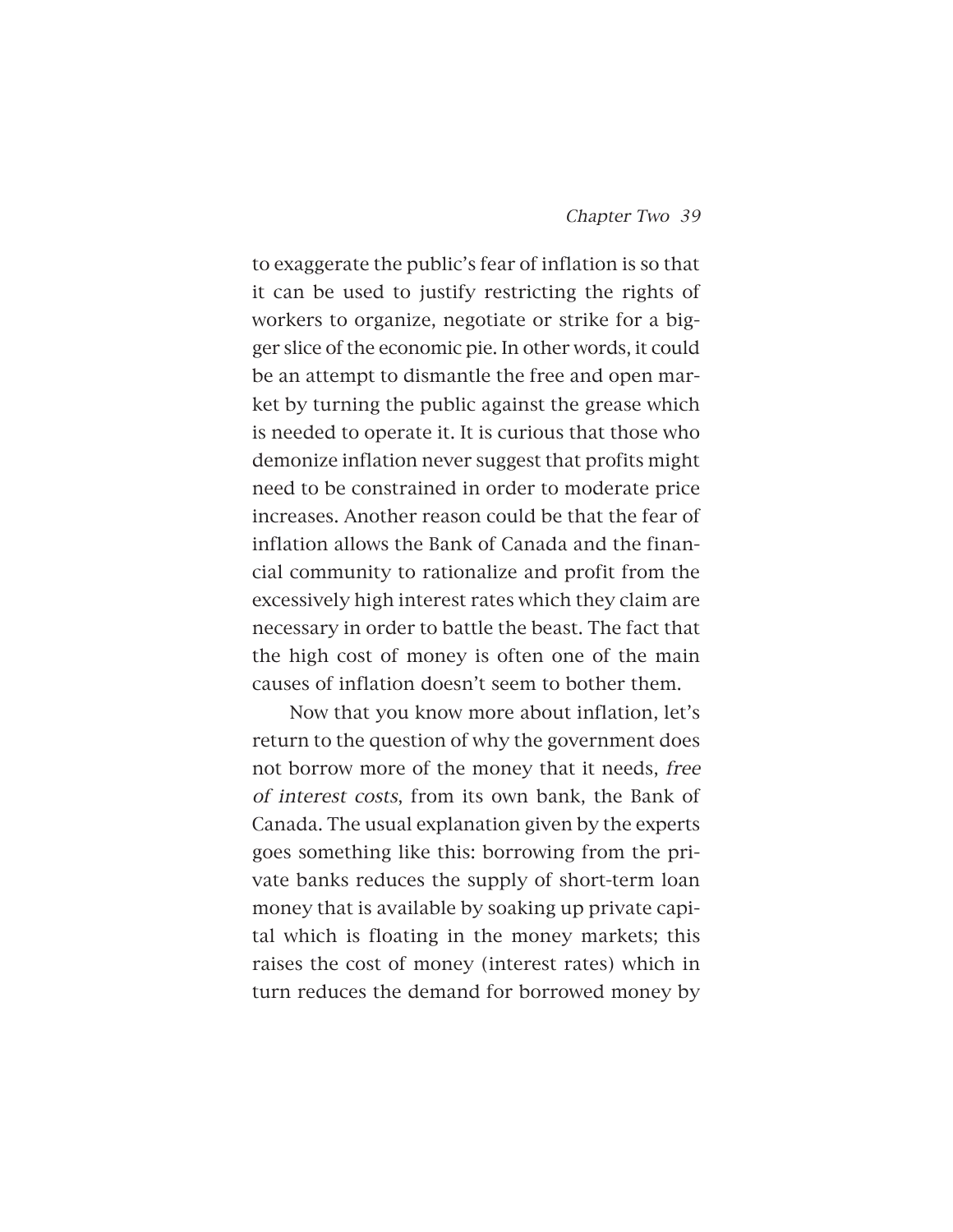consumers; when less money is borrowed, less is spent, which means the demand for goods and services decreases; weak consumer demand holds prices down and voila! …inflation is licked. The problem with this explanation is that the federal government could reduce the money supply by exactly the same amount, without incurring any interest costs, simply by requiring the private banks to hold a greater percentage of their deposits as reserves. As shown in Chapter One, this would reduce the money supply by restricting the amount of promise-to-pay money that the private banks could create as new loans.

If the Bank of Canada was truly concerned about the devastating effects of inflation it could suggest to the government that all wages, salaries and prices across the land be divided by a common factor on a predetermined date. In an instant, all of the effects of inflation would disappear and judging by the newly reduced prices, it would seem as if society had simply gone back in time. For example, if the common factor chosen was ten and the day before the predetermined date you earned \$50,000 a year, an average house cost \$250,000 and a medium-priced car cost \$20,000, then on the day after the change you would earn just \$5,000 a year, but houses would cost only \$25,000 and cars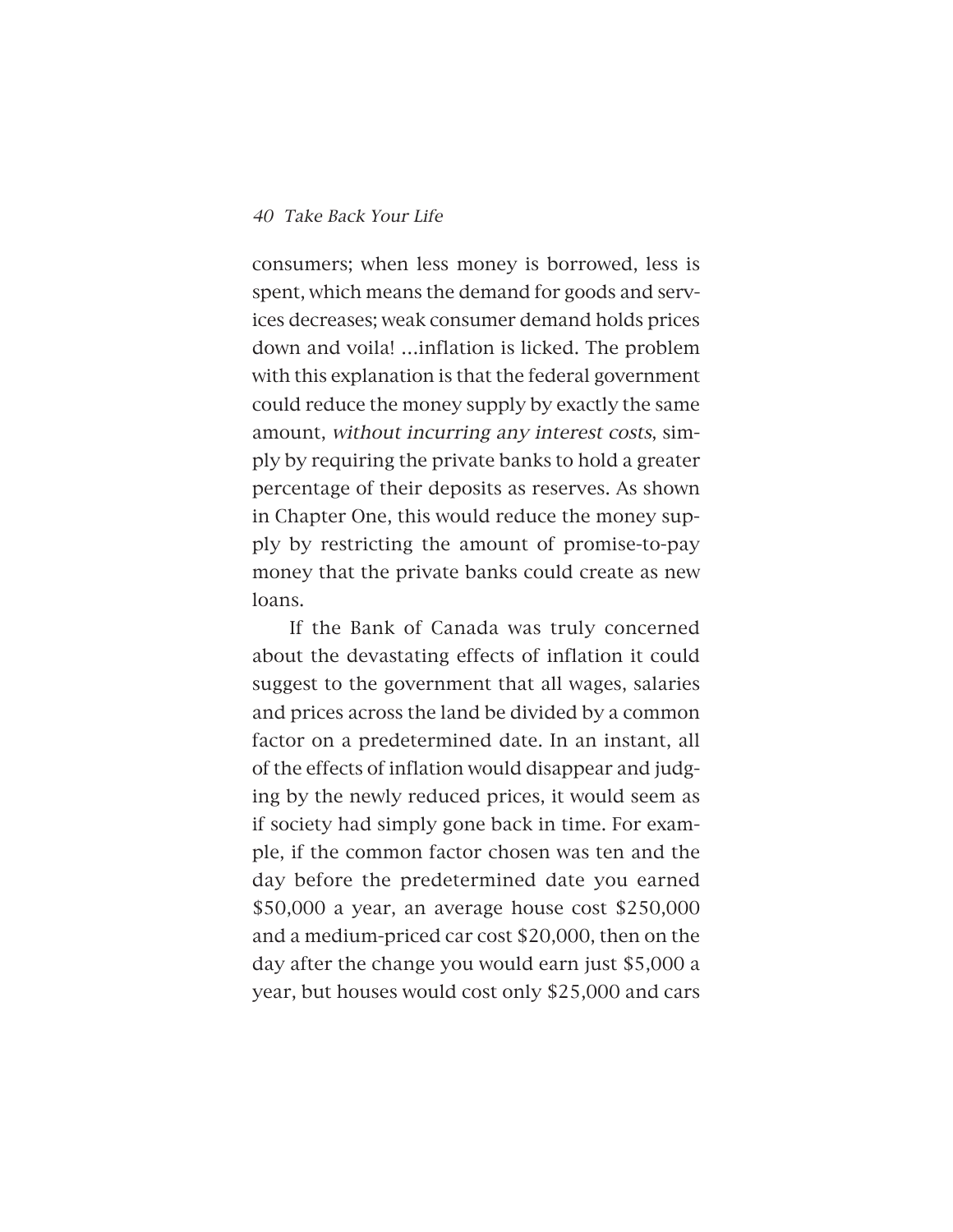only \$2,000. It sounds like the sixties to me! It would be interesting to compare the differences between the relative purchasing power of workers and management immediately after the reduction with the relative purchasing power that actually existed in the sixties. It is unlikely that you would find that workers now had a bigger slice of the production pie than they did thirty-five years ago.

# What is Taxation?

Although everyone pays taxes, few people think much about what the purpose of taxation really is. Governments use the tax system to finance their own operations, to provide goods and services to the population, to redistribute incomes, to influence the amount of money that is available in the economy for private consumption and to encourage or discourage certain types of social and economic activities. In 1994, total government spending on goods and services plus capital stock represented nearly a quarter of Canada's total Gross Domestic Product (22.3%). Total government expenditures (all types of spending by all levels of government) were equivalent to almost one-half of Canada's total GDP (48.5%). Clearly, the government is a major player in our economy.

In the Constitution, two broad classifications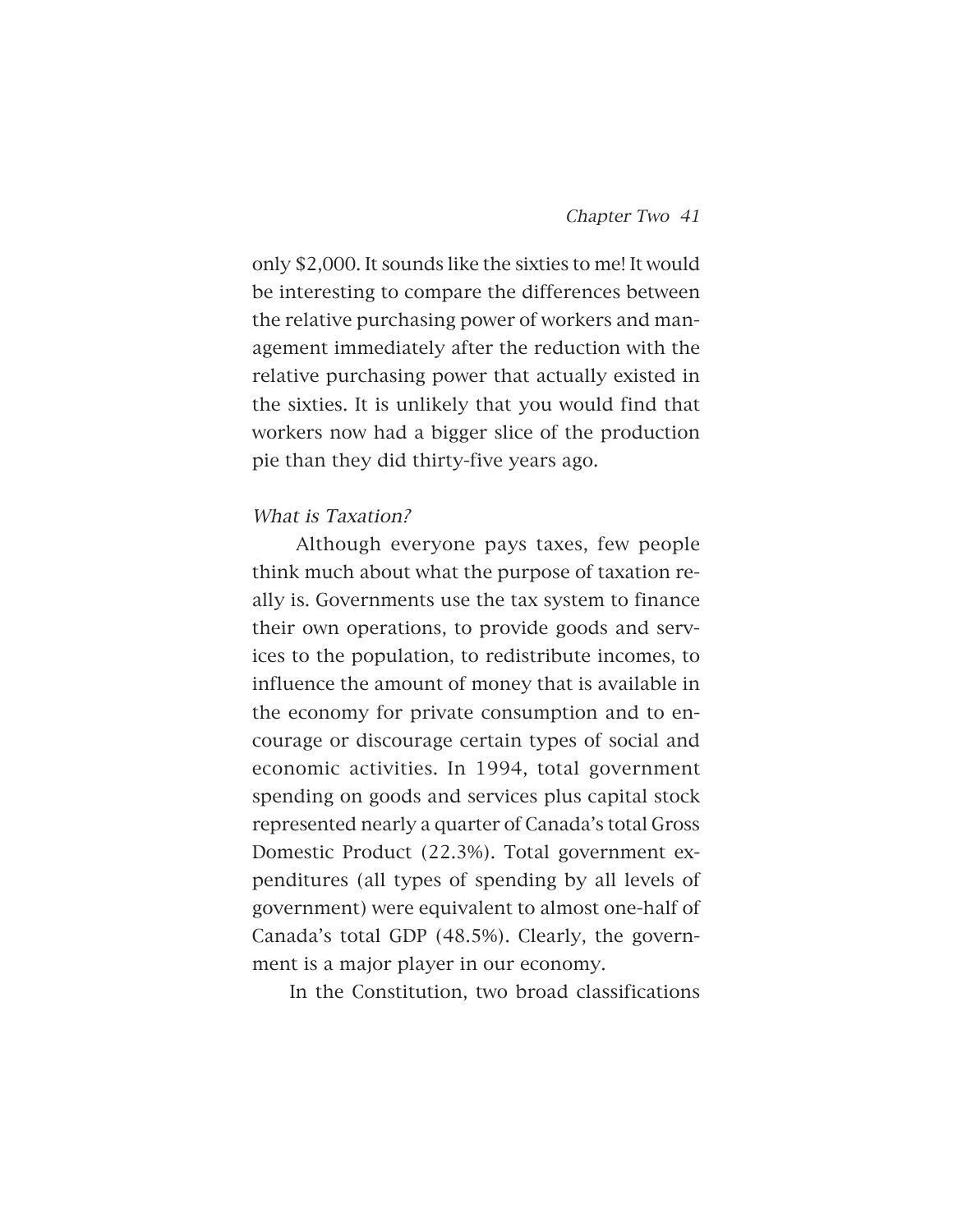of taxes were set out: direct taxes and indirect taxes. According to John Stuart Mills, a respected nineteenth-century economist, "A direct tax is one which is demanded from the very person who it is intended or desired should pay it. Indirect taxes are those which are demanded from one person in the expectation and intention that he shall reimburse himself at the expense of another"<sup>1</sup>. In other words, an indirect tax is one that is paid for by one person who then passes along its cost to someone else. Property taxes and personal and corporate income taxes are direct taxes, while customs and excise taxes are indirect taxes. The Constitution placed no restrictions on the federal government's power to levy taxes, but it prohibited the provinces from imposing any indirect taxes.

Personal income taxes were first enacted by the federal government in 1917 to help pay for the cost of fighting in World War I (corporate income taxes had been introduced the year before). At the time, there was considerable public unrest over "the failure of some well-to-do people to contribute as generously as they should have to the patriotic and other war funds"<sup>2</sup> and there was a popular outcry for the "conscription of wealth" 2. Although the Minister of Finance of the day, Sir Thomas White, placed no specific time limit upon the duration of the in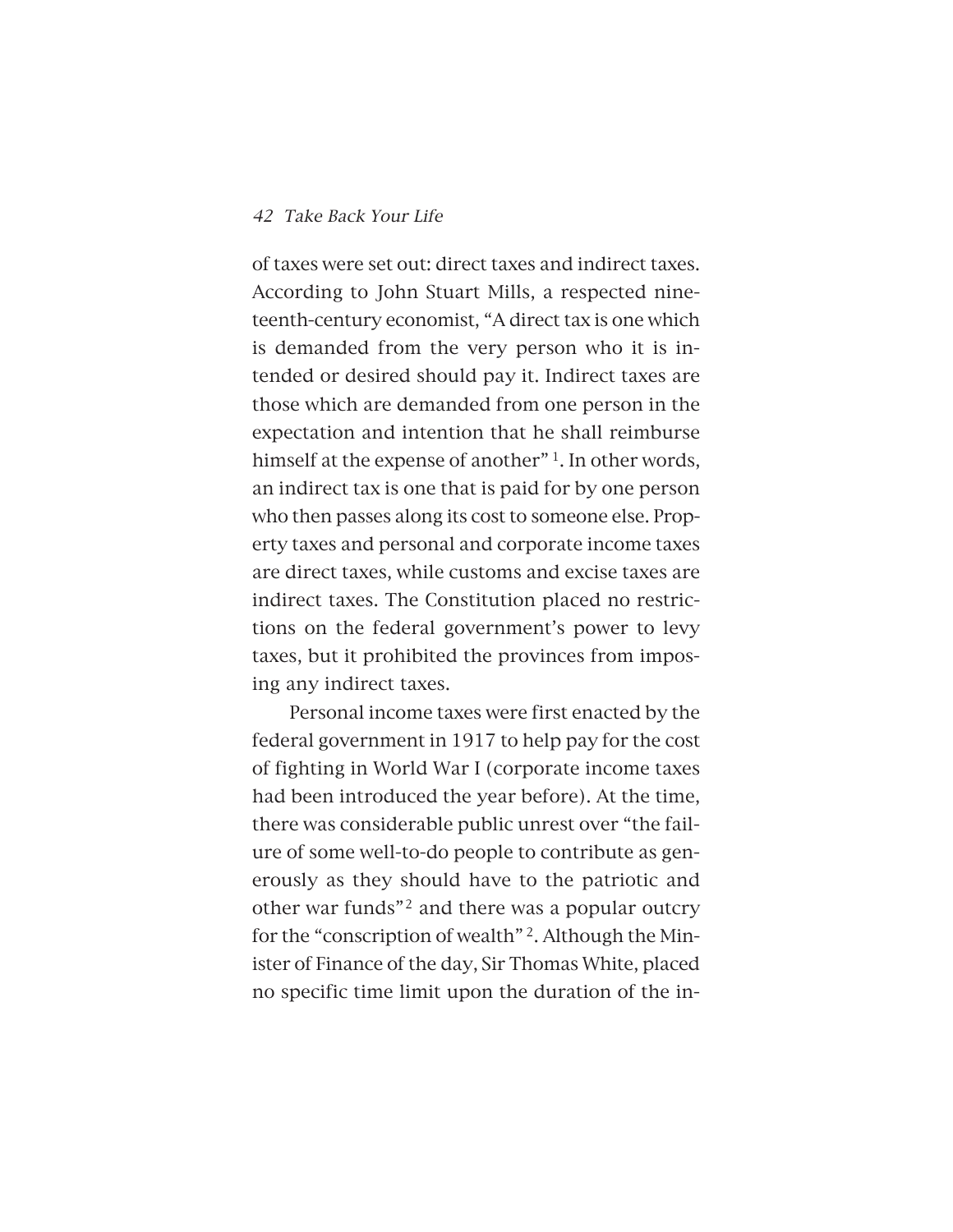come tax in his April 1917 budget, he did suggest that the necessity to continue on with the measure should be reviewed a year or two after the war was over. When the war ended, the government ignored his encouragement to abandon the tax for it had become dependent upon the revenues that it generated. Prior to the war, the government had relied primarily on land sales, customs duties and excise taxes for its revenues.

All taxes are a burden on the productive energies that drive the economy. The tax system is an inefficient and complex way to generate government revenue. To legislate, interpret and enforce the system is extremely costly, as is the entire remittance procedure. While the tax system does redistribute income in ways which benefit the poorest segment of the population, it places a tremendous burden on low and middle income earners. The system taxes labour income at a much higher rate than interest and investment income and favours high income earners by providing many exemptions and credits which are only practical for the rich. Nearly everyone must be willing to support the tax system in order for it to work, but the recent growth of the "underground economy" suggests that this may soon no longer be the case.

Mention a world without taxation today and